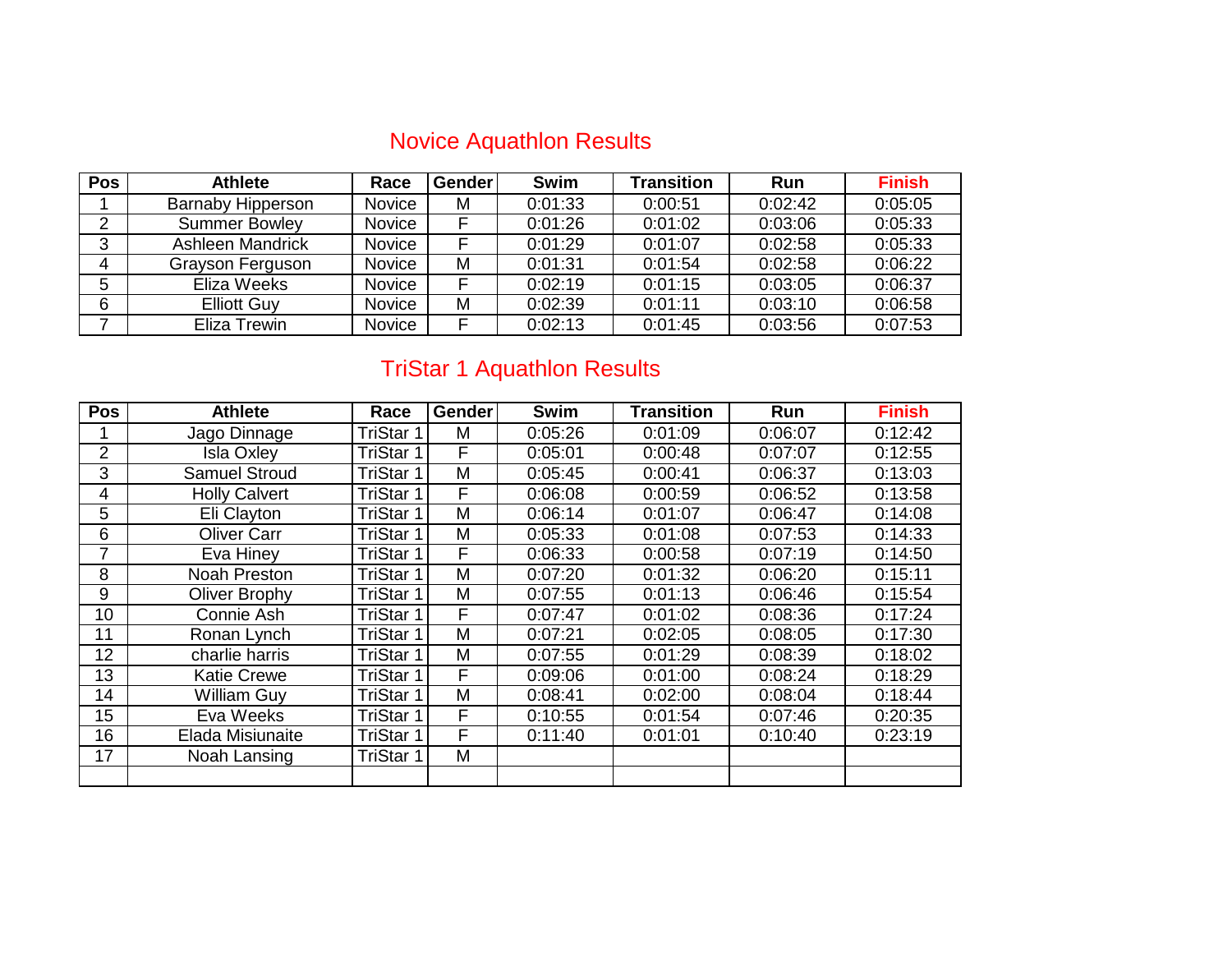## TriStar 2 Aquathlon Results

| <b>Pos</b>      | <b>Athlete</b>           | Race             | <b>Gender</b>           | <b>Swim</b> | <b>Transition</b> | Run     | <b>Finish</b> |
|-----------------|--------------------------|------------------|-------------------------|-------------|-------------------|---------|---------------|
| 1               | <b>Oliver Darcy</b>      | <b>TriStar 2</b> | M                       | 0:04:45     | 0:00:40           | 0:07:35 | 0:13:00       |
| $\overline{2}$  | Katherine Haslip         | <b>TriStar 2</b> | F                       | 0:05:06     | 0:00:40           | 0:07:18 | 0:13:04       |
| $\overline{3}$  | Rosie Delgado-Howell     | <b>TriStar 2</b> | F                       | 0:04:29     | 0:00:45           | 0:08:14 | 0:13:27       |
| $\overline{4}$  | <b>Oliver Smith</b>      | TriStar 2        | $\overline{\mathsf{M}}$ | 0:04:43     | 0:00:53           | 0:08:06 | 0:13:41       |
| 5               | Hannah Painter           | TriStar 2        | F                       | 0:05:21     | 0:00:41           | 0:07:45 | 0:13:46       |
| $\overline{6}$  | <b>Molly Burton</b>      | TriStar 2        | F                       | 0:04:41     | 0:00:48           | 0:09:25 | 0:14:53       |
| $\overline{7}$  | William Bowen            | <b>TriStar 2</b> | M                       | 0:04:53     | 0:01:12           | 0:08:54 | 0:14:58       |
| 8               | Keira Oxley              | <b>TriStar 2</b> | F                       | 0:05:16     | 0:00:44           | 0:09:27 | 0:15:25       |
| $\overline{9}$  | Noah Lansing             | TriStar 2        | $\overline{M}$          | 0:06:09     | 0:00:57           | 0:08:20 | 0:15:25       |
| 10              | <b>Phoebe Farnham</b>    | TriStar 2        | F                       | 0:05:42     | 0:00:45           | 0:09:01 | 0:15:27       |
| 11              | <b>Isla Heath</b>        | TriStar 2        | F                       | 0:05:03     | 0:00:52           | 0:09:42 | 0:15:36       |
| 12              | <b>Edward Williams</b>   | <b>TriStar 2</b> | M                       | 0:05:28     | 0:00:49           | 0:09:29 | 0:15:45       |
| $\overline{13}$ | <b>Isaac Stroud</b>      | <b>TriStar 2</b> | $\overline{\mathsf{M}}$ | 0:05:49     | 0:00:52           | 0:09:45 | 0:16:25       |
| 14              | <b>James Scholes</b>     | <b>TriStar 2</b> | M                       | 0:06:12     | 0:00:56           | 0:09:36 | 0:16:43       |
| $\overline{15}$ | Amy Dowle                | <b>TriStar 2</b> | F                       | 0:06:06     | 0:00:56           | 0:09:57 | 0:16:58       |
| 16              | Lydia Head               | <b>TriStar 2</b> | F                       | 0:06:40     | 0:01:26           | 0:08:57 | 0:17:01       |
| $\overline{17}$ | <b>Elodie Clayton</b>    | TriStar 2        | $\overline{\mathsf{F}}$ | 0:06:48     | 0:01:09           | 0:09:08 | 0:17:05       |
| 18              | <b>Bobby Farmer</b>      | TriStar 2        | M                       | 0:06:21     | 0:01:05           | 0:09:50 | 0:17:15       |
| 19              | Ella Helm                | <b>TriStar 2</b> | F                       | 0:06:23     | 0:00:56           | 0:10:04 | 0:17:22       |
| 20              | <b>Isabelle Gorrill</b>  | TriStar 2        | F                       | 0:06:10     | 0:01:20           | 0:10:17 | 0:17:46       |
| 21              | <b>Eliska Curruthers</b> | <b>TriStar 2</b> | $\overline{\mathsf{F}}$ | 0:06:44     | 0:01:45           | 0:10:05 | 0:18:33       |
| 22              | Martin Chukwuma Mandrick | <b>TriStar 2</b> | M                       | 0:07:11     | 0:01:07           | 0:10:26 | 0:18:43       |
| 23              | <b>Thomas Crewe</b>      | <b>TriStar 2</b> | M                       | 00:07:36    |                   |         | 0:18:56       |
| 24              | <b>Dominic Powell</b>    | <b>TriStar 2</b> | M                       | 0:08:09     | 0:01:58           | 0:08:59 | 0:19:05       |
| 25              | Zara Greeves             | <b>TriStar 2</b> | F                       | 0:08:38     | 0:01:32           | 0:09:12 | 0:19:21       |
| 26              | <b>Henry Powell</b>      | TriStar 2        | M                       | 0:08:33     | 0:03:08           | 0:09:01 | 0:20:41       |
| 27              | <b>Rose Barnett</b>      | TriStar 2        | F                       | 0:08:20     | 0:01:08           | 0:12:08 | 0:21:36       |
| 28              | <b>Harvey Crawford</b>   | <b>TriStar 2</b> | M                       | 0:10:17     | 0:03:34           | 0:09:48 | 0:23:39       |
| $\overline{29}$ | James Paulson            | <b>TriStar 2</b> | $\overline{\mathsf{M}}$ | 0:12:22     | 0:01:51           | 0:09:54 | 0:24:05       |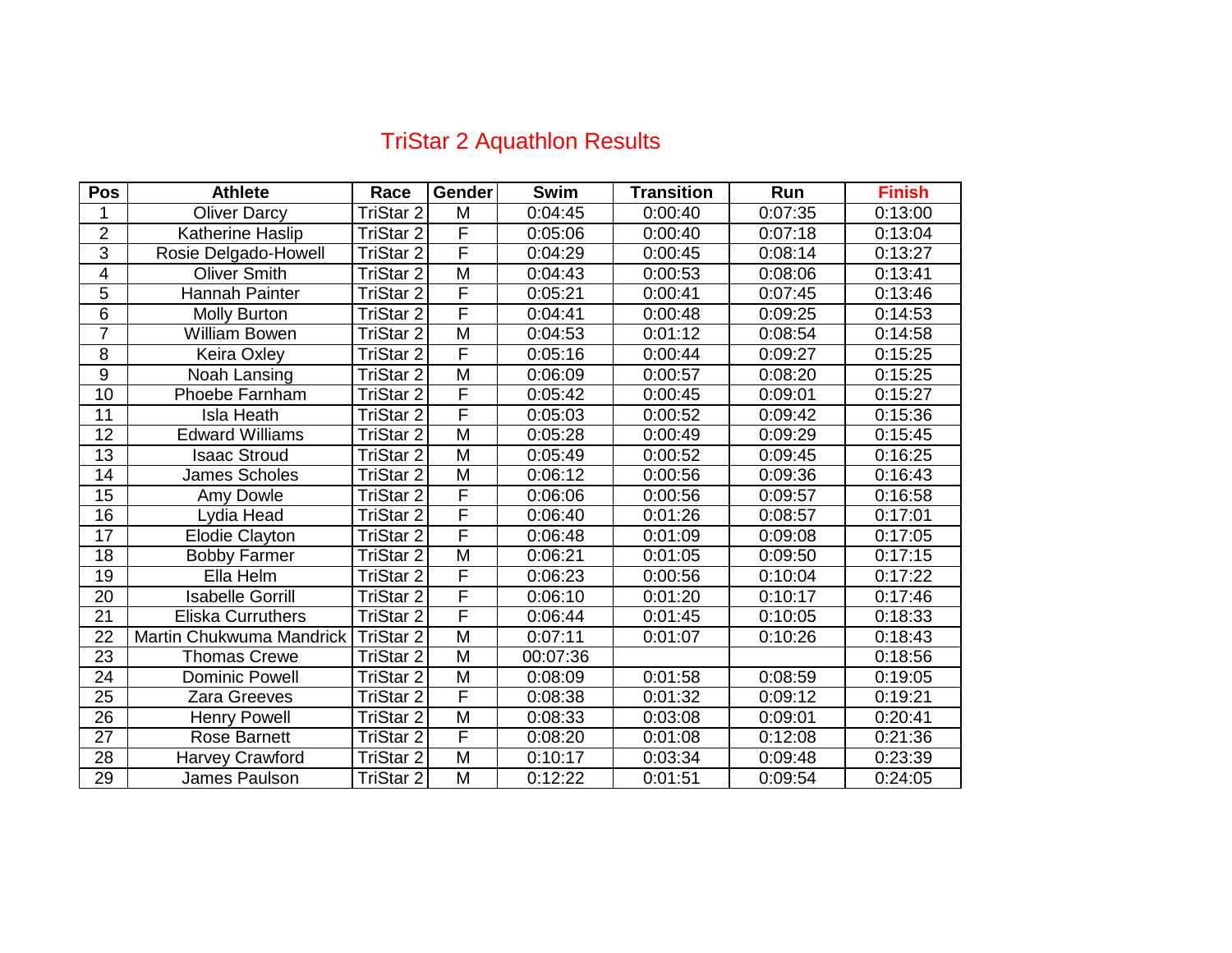## TriStar 3 Aquathlon Results

| <b>Pos</b>      | <b>Athlete</b>         | Race                 | <b>Gender</b>  | <b>Swim</b> | <b>Transition</b> | Run      | <b>Finish</b> |
|-----------------|------------------------|----------------------|----------------|-------------|-------------------|----------|---------------|
| 1               | <b>Alex Dack</b>       | <b>TriStar 3</b>     | M              | 0:06:12     | 0:00:41           | 0:10:23  | 0:17:15       |
| $\overline{2}$  | Jude Clayton           | <b>TriStar 3</b>     | M              | 0:06:26     | 0:00:37           | 0:11:12  | 0:18:14       |
| 3               | Finlay Goodman         | TriStar 3            | M              | 0:06:50     | 0:00:47           | 0:10:48  | 0:18:23       |
| 4               | Gabriella Horne        | TriStar <sub>3</sub> | F              | 0:06:14     | 0:00:40           | 0:11:35  | 0:18:28       |
| 5               | Luke Draper            | TriStar 3            | $\overline{M}$ | 0:06:55     | 0:00:45           | 0:10:52  | 0:18:31       |
| $\overline{6}$  | James Polton           | TriStar <sub>3</sub> | M              | 0:06:23     | 0:00:40           | 0:11:57  | 0:19:00       |
| 7               | Ella Perry             | <b>TriStar 3</b>     | F              | 0:06:25     | 0:00:47           | 0:12:14  | 0:19:25       |
| $\overline{8}$  | <b>Jack Weeks</b>      | <b>TriStar 3</b>     | $\overline{M}$ |             |                   |          | 0:19:49       |
| $\overline{9}$  | <b>Ben Hutton</b>      | TriStar 3            | $\overline{M}$ | 0:07:15     | 0:00:45           | 0:11:59  | 0:19:59       |
| 10              | Finn Jackson           | TriStar 3            | M              | 0:06:23     | 0:00:44           | 0:12:59  | 0:20:05       |
| 11              | Sophie Elliott         | TriStar 3            | F              | 0:07:16     | 0:00:45           | 0:12:49  | 0:20:48       |
| 12              | Lauren Mitchell        | <b>TriStar 3</b>     | F              | 00:06:36    | 00:00:53          | 00:13:27 | 0:20:48       |
| 13              | Ella Baker             | <b>TriStar 3</b>     | F              | 0:08:35     | 0:00:43           | 0:11:41  | 0:20:58       |
| 14              | Natasha Brightwell     | TriStar <sub>3</sub> | F              | 0:06:32     | 0:00:46           | 0:13:43  | 0:21:00       |
| 15              | Max Perry              | TriStar 3            | $\overline{M}$ | 0:08:16     | 0:00:53           | 0:11:58  | 0:21:06       |
| $\overline{16}$ | Alice Stawowska        | <b>TriStar 3</b>     | F              | 0:06:59     | 0:00:50           | 0:13:20  | 0:21:09       |
| 17              | Casey Humber-Kelly     | <b>TriStar 3</b>     | M              | 0:06:54     | 0:00:45           | 0:13:40  | 0:21:18       |
| 18              | Millie Dack            | TriStar 3            | F              | 0:07:41     | 0:00:48           | 0:13:09  | 0:21:37       |
| 19              | Nuha Gassama           | <b>TriStar 3</b>     | M              | 0:08:48     | 0:00:57           | 0:11:57  | 0:21:41       |
| 20              | Benjamin Farnham       | TriStar 3            | M              | 0:07:55     | 0:00:45           | 0:13:12  | 0:21:52       |
| 21              | Amelia Parsons         | <b>TriStar 3</b>     | F              | 0:07:38     | 0:00:53           | 0:13:37  | 0:22:07       |
| 22              | Joshua Greeves         | TriStar 3            | $\overline{M}$ | 0:08:37     | 0:01:08           | 0:12:28  | 0:22:12       |
| 23              | Poppy Campion          | TriStar 3            | F              | 0:08:11     | 0:00:50           | 0:13:17  | 0:22:16       |
| $\overline{24}$ | Lucas Gorrill          | <b>TriStar 3</b>     | M              | 0:08:51     | 0:01:12           | 0:12:21  | 0:22:23       |
| 25              | Anabel Warren          | TriStar 3            | F              | 0:08:03     | 0:00:54           | 0:13:38  | 0:22:34       |
| 26              | <b>Tom Dowle</b>       | <b>TriStar 3</b>     | M              | 0:07:53     | 0:00:52           | 0:14:28  | 0:23:12       |
| 27              | Isla McCarthy          | TriStar 3            | F              | 0:08:36     | 0:00:46           | 0:14:06  | 0:23:28       |
| 28              | Sophie Burton          | <b>TriStar 3</b>     | F              | 0:07:06     | 0:01:01           | 0:15:39  | 0:23:46       |
| 29              | <b>Briony Young</b>    | <b>TriStar 3</b>     | F              | 0:08:16     | 0:00:49           | 0:15:03  | 0:24:08       |
| 30              | Lucy Stawowska         | TriStar 3            | F              | 0:07:49     | 0:01:05           | 0:15:35  | 0:24:28       |
| $\overline{31}$ | <b>Lucy Rowse</b>      | <b>TriStar 3</b>     | F              | 0:07:56     | 0:01:02           | 0:16:49  | 0:25:46       |
| 32              | Grace Hipperson        | TriStar 3            | F              | 0:08:54     | 0:01:19           | 0:16:41  | 0:26:52       |
| $\overline{33}$ | Sophie Rayner          | <b>TriStar 3</b>     | F              | 0:11:49     | 0:01:44           | 0:17:21  | 0:30:53       |
| 34              | <b>Florence Powell</b> | <b>TriStar 3</b>     | F              | 0:14:08     | 0:02:44           | 0:20:05  | 0:36:56       |